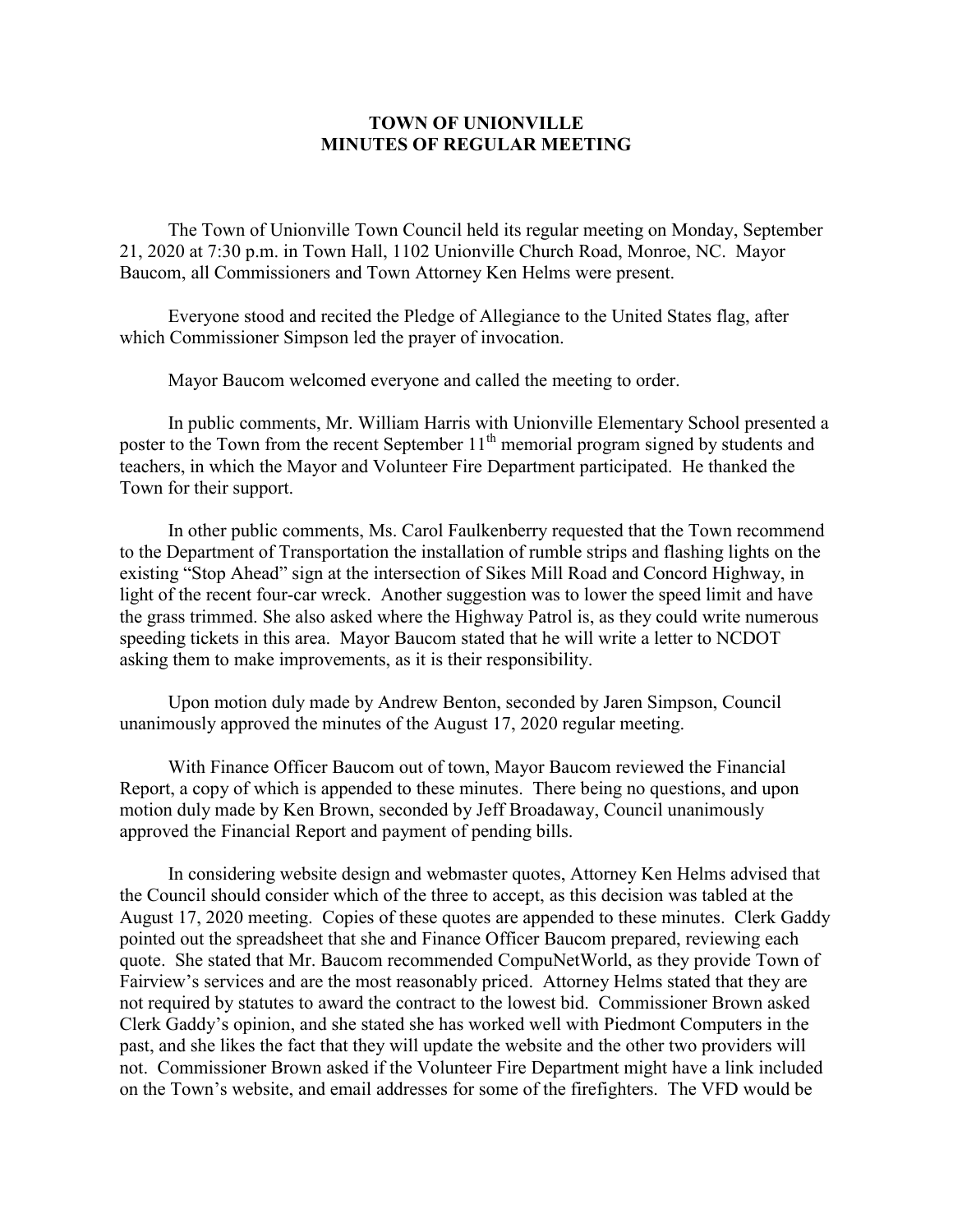willing to pay for the email addresses, as that would be an extra charge. Attorney Helms advised the Council to make a decision based on the quotes as they have been presented. Upon motion duly made by Andrew Benton, seconded by Gene Price, Council unanimously approved the Piedmont Computers quote, and gave Fire Chief Ken Brown their blessing to investigate the addition of VFD emails onto the Town's contract.

In considering Ordinance #20-01, a Public Nuisance Ordinance, including wording in which any weeds or other vegetation taller than 18 inches will not be allowed on developed lots and upon motion duly made by Jeff Broadaway, seconded by Ken Brown, Council unanimously approved the ordinance, as it is reasonable and in the public interest, and is consistent with the Town's Land Use Plan dated February, 2006.

Attorney Helms stated that he has been in contact with Unionville Principal Sharyn Voncannon and she has spoken with Union County Public Schools regarding aGrounds Modification Agreement for historic markers on their property. This agreement is in the process of being written. He doesn't anticipate any issues with the markers being installed on school property. Upon motion duly made by Ken Brown, seconded by Jaren Simpson, Council unanimously approved the Signs Now quote for the aluminum auditorium wall marker.

In considering Annexation #26, Essex Pointe Subdivision, Mr. Lance Dunn addressed the Council, stating that they would rather be a part of Unionville than just Union County. There are 10 lots in the subdivision who are petitioning for annexation and five lots which have chosen not to petition. He stated that Kenneth Baker's Unionville property joins the neighborhood. Clerk Gaddy stated that there is a question concerning the private roads in the subdivision, which the Town has never dealt with in the past. Ms. Kelly Benton stated they are next door to Unionville and want to be in Unionville; not City of Monroe. Ms. Mary Ross stated that it would be a tax benefit for the Town. Upon motion duly made by Ken Brown, seconded by Jaren Simpson, Council unanimously directed Clerk Gaddy to investigate this annexation, working with Attorney Helms for legal advice.

Upon motion duly made by Andrew Benton, seconded by Jaren Simpson, Council unanimously adopted the Domestic Violence Awareness Month Proclamation. It will be displayed in Town Hall during the month of October, and a copy sent to Turning Point Women's Shelter.

Clerk Gaddy stated that the U.S. Census determines funding for emergency services, roads, and local governments, and the bureau is asking us to encourage residents to respond. It was the consensus of the Council to share this information on our website and Facebook page.

Land Use Administrator Gaddy engaged Council in a discussion of interpretation of the Land Use Ordinance Sections 211 and 220, as she has also discussed this with Planning Board recently. The consensus of the Council was the same as the Planning Board. A new parcel may have two parcels served by easements out of it, after that new parcel is formed out of the